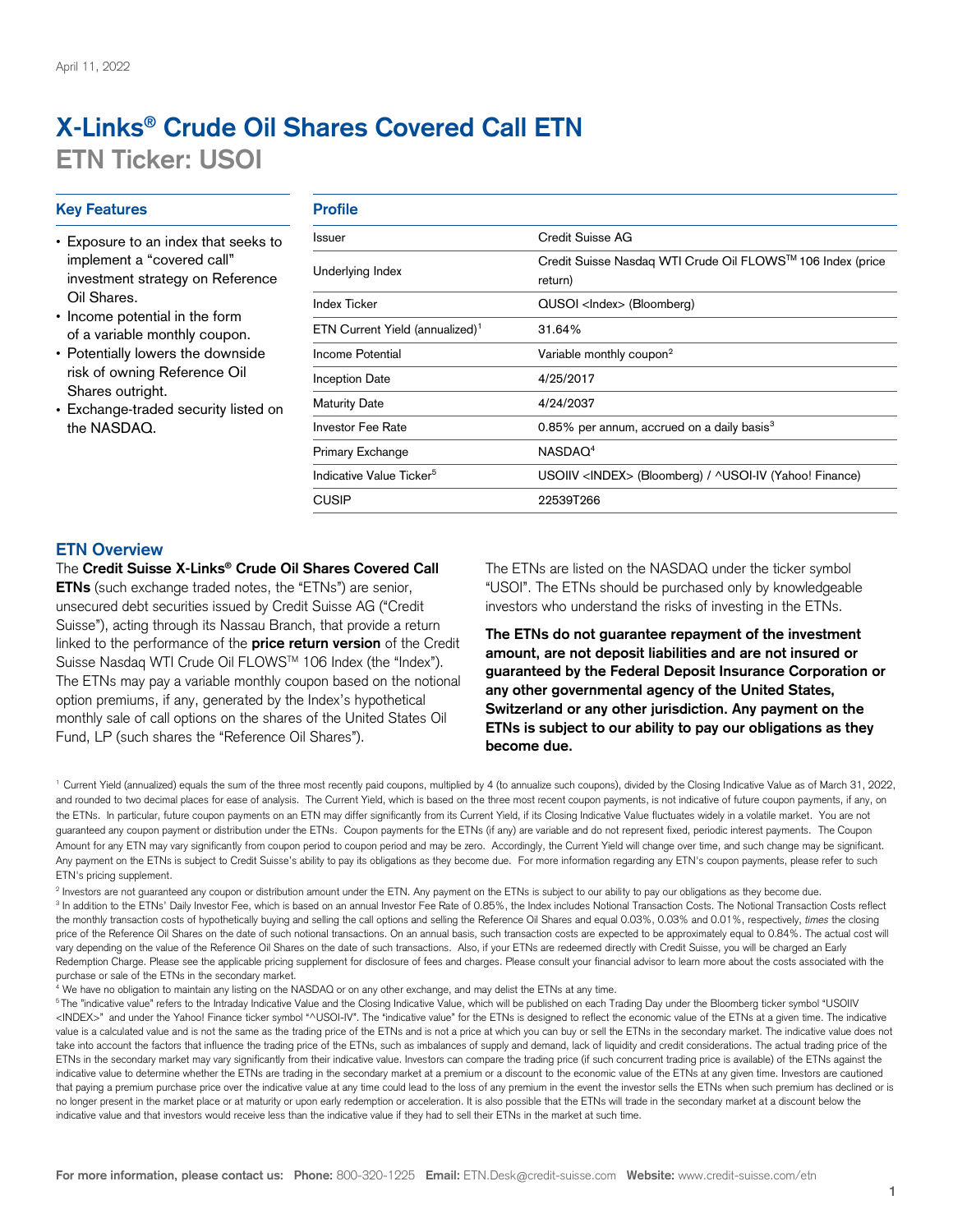## **What is a Covered Call Strategy?**

Generally, call options give the purchaser of the call option the right to buy an underlying asset, such as the Reference Oil Shares, for a fixed price (the "strike" or "exercise" price) on a certain date (the "expiration"). The buyer of a call option is long the underlying asset at the strike price. A covered call is a transaction in which a seller of call options owns a corresponding amount of the underlying asset, such as the Reference Oil Shares. The option seller's long position in the underlying asset is said to provide the "cover" as the underlying asset can be delivered to the buyer of the call if the buyer decides to exercise its call option. Writing or selling

a call option generates income in the form of the premium paid by the option buyer.

If the price of the underlying asset ends up at or below the strike price, the return (compared to a long-only position in the underlying asset) is increased by the premium received. If the price of the underlying asset ends up above the strike price then the return is capped at a price equivalent to the strike plus the premium received. However, the market risk of the underlying asset is not eliminated. Covered call strategies are not appropriate for all market environments. In a consistently upward-trending market or in an extremely volatile market, a covered call strategy can underperform a long-only investment in the underlying asset, because it will fail to capture all of the potential upside and can miss out on significant gains. Additionally, if the underlying asset price declines, a covered call strategy may result in a loss.

#### **Index Overview**

The **Credit Suisse Nasdaq WTI Crude Oil FLOWSTM 106**

**Index** (the "Index") seeks to implement a "covered call" investment strategy by maintaining a notional long position in Reference Oil Shares while notionally selling call options on that position on a monthly basis that are approximately 6% out-ofthe-money (i.e., strike price is 106%). The notional net premiums received (if any) for selling the calls are paid out at the end of each monthly period as a Distribution. The Index's strategy is designed to generate monthly cash flow in exchange for giving up any gains beyond the 106% strike price. The Index's strategy provides no protection from losses resulting from a decline in the value of the Reference Oil Shares beyond the notional call premium received, if any. The return on the ETNs will be based on the performance of the price return version of the Index, and, therefore, each monthly Distribution will be subtracted from a notional portfolio of the Index and the level of the price return version of the Index will decrease with each such Distribution. The Index is calculated by Nasdaq, Inc. and the levels of the price return version are disseminated realtime under the Bloomberg ticker symbol "QUSOI". The Index was established on September 26, 2016 and, therefore, has no performance history prior to that date.



## **Index Strategy: Monthly Covered Calls on Reference Oil Shares**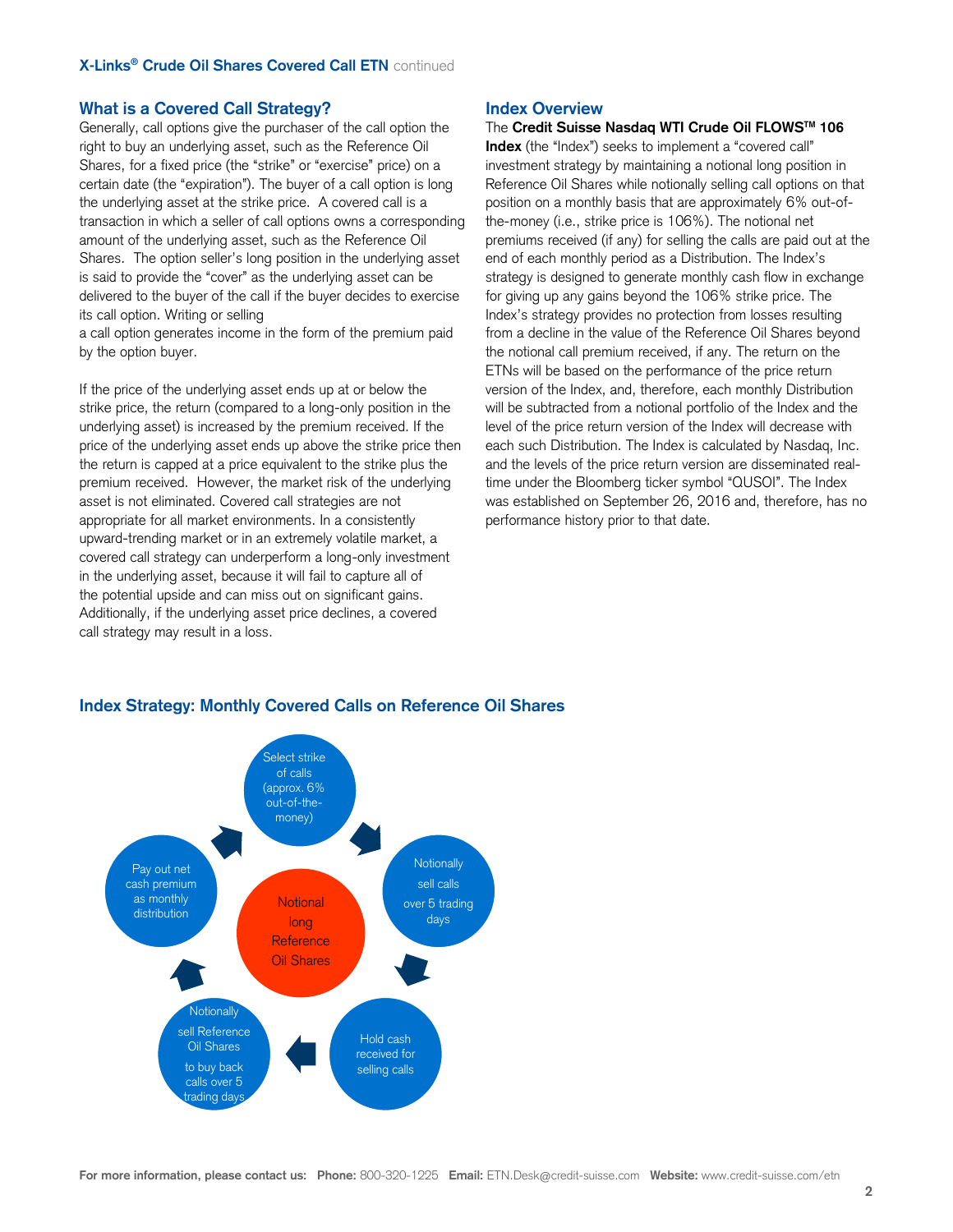# **Historical Index Returns (9/26/2016 – 3/31/2022)**

|                                                                       | Ticker         | l Month  | 3 Months | 1 Year | 3 Years*   | 5 years*  | Since Index Inception* |
|-----------------------------------------------------------------------|----------------|----------|----------|--------|------------|-----------|------------------------|
| Credit Suisse Nasdaq WTI Crude Oil FLOWS™ 106<br>Index (Price Return) | QUSOL          | $-0.28%$ | 5.06%    | 16.99% | -38.18%    | -26.03%   | $-25.14%$              |
| Credit Suisse Nasdaq WTI Crude Oil FLOWS™ 106<br>Index (Total Return) | <b>QUSOITR</b> | .83%     | 13.91%   | 46.84% | $-16.77\%$ | $-7.10\%$ | $-6.41%$               |

Source: Bloomberg, as of March 31, 2022.

# **Historical Index Performance (9/26/2016 – 3/31/2022)**



#### Source: Bloomberg.

The table and graph above show the historical returns and performance of the price and total return versions of the Credit Suisse Nasdaq WTI Crude Oil FLOWS™ 106 Index from September 26, 2016 through March 31, 2022. Historical information is provided as a matter of information only. Historical returns and performance are not indicative of future returns and performance. Any historic upward or downward trend in the level of either version of the Index during any period set forth in the table and graph above is not an indication that such version of the Index is more or less likely to increase or decrease during the future. The Index has no actual performance prior to September 26, 2016. Accordingly, the table and graph above do not reflect the performance in a variety of market conditions or the price of the underlying index components over a longer period of time. See the pricing supplement for additional information relating to the retrospectively calculated performance of the Index, the historical performance of the Reference Oil Shares and risk factors relating to an investment in the ETNs. The historical returns and performance shown in the above table and graph reflect the Notional Transaction Costs, but do not include any fees arising solely from the ETNs, which will reduce the indicative value of the ETNs and/or the amount of the return on the ETNs at maturity or upon early redemption or acceleration.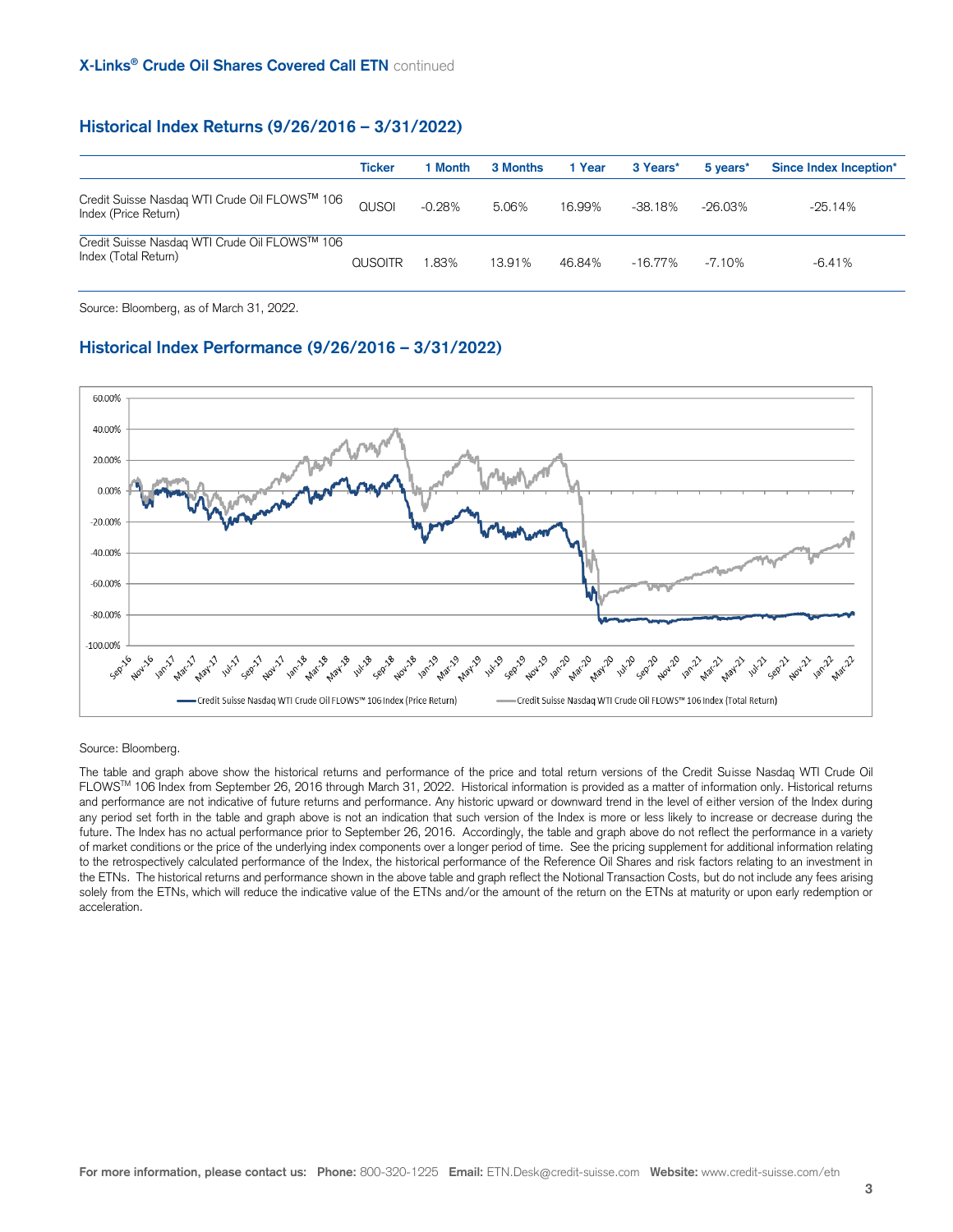# **Selected Investment Features**

- Systematic implementation of a monthly "covered call" investment strategy on Reference Oil Shares.
- **Income potential** in the form of a variable monthly coupon based on the notional option premium, if any, generated by the Index's hypothetical monthly sale of 106% call options on Reference Oil Shares.
- Potentially lowers the downside risk of owning Reference Oil Shares outright.
- **Listed** on the NASDAQ.

• **Tracking error** refers to the under/over performance differential of an ETN's indicative value (not its secondary market or trading price) versus its underlying index over a given time period, after accounting for the ETN's fees and charges. Since the payment received by the ETN holder at maturity or upon early redemption or acceleration, as applicable, is determined solely by the performance of the price version of the Index, less investor fees, the ETN is expected to have little or no "tracking error". Any payment on the ETNs is subject to our ability to pay our obligations as they become due.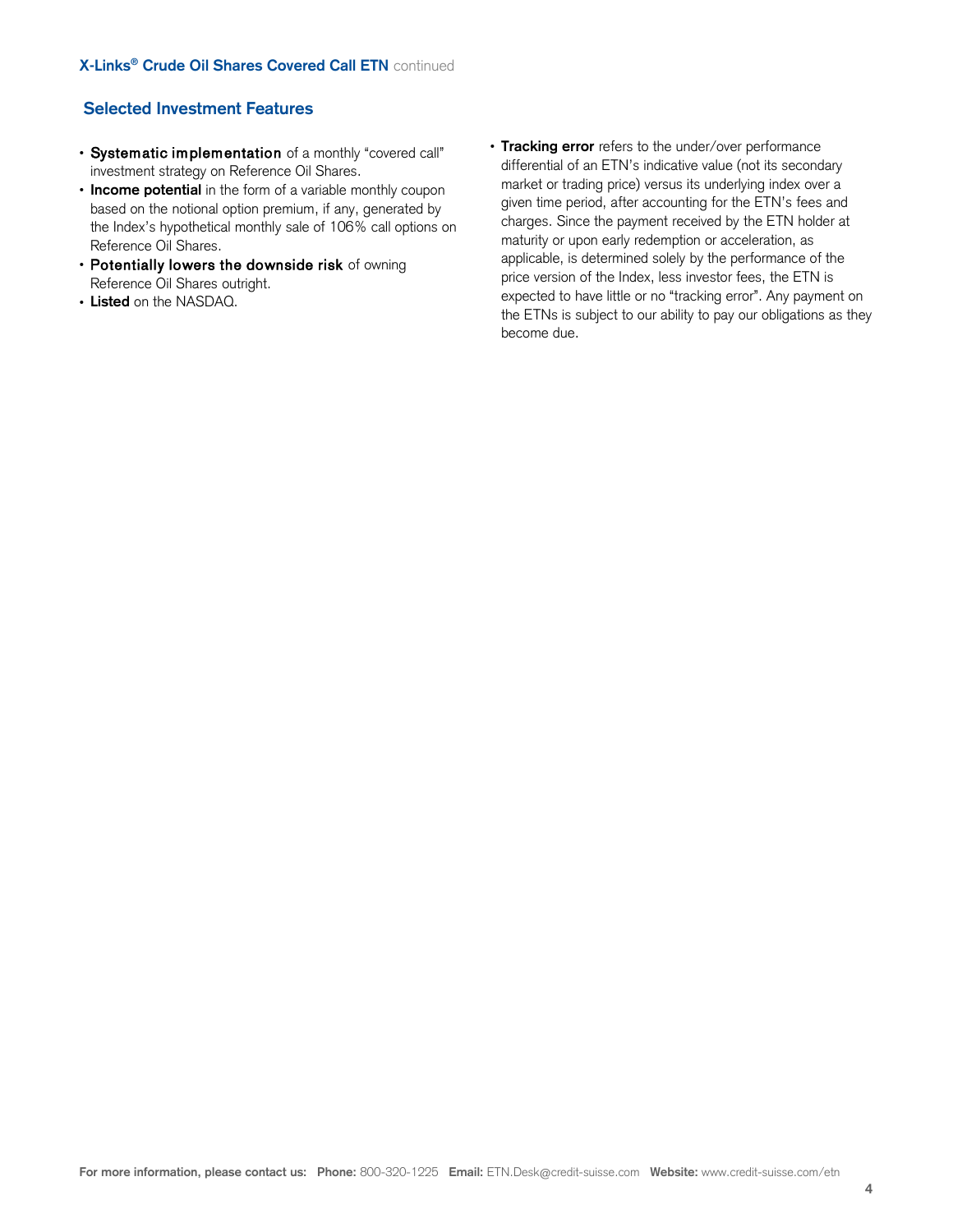#### **X-Links® Crude Oil Shares Covered Call ETN** continued

# **Selected Investment Considerations**

**Market Risk —** The ETNs are fully exposed to any decline in the Index. The level of the Index will be reduced by the cost of implementing the Index methodology, which will reduce both the value of and your return on the ETNs. Such reduction may be significant. The value of the Index used to calculate the payment at maturity or upon early redemption or acceleration will be reduced by the Notional Transaction Costs incurred in connection with the implementation of the covered call strategy of the Index. The Notional Transaction Costs reflect the monthly transaction costs of hypothetically buying and selling the call options and selling the Reference Oil Shares and equal 0.03%, 0.03% and 0.01%, respectively, times the closing price of the Reference Oil Shares on the date of such notional transactions and, which, on an annual basis, are expected to be approximately equal to 0.84%. The actual cost will vary depending on the value of the Reference Oil Shares on the date of such transactions. In addition, the Daily Investor Fee, based on an annual Investor Fee Rate of 0.85%, reduces the indicative value of the ETNs and the amount of your payment at maturity or upon early redemption or acceleration. The amount of your payment upon early redemption is further reduced by the Early Redemption Charge. If the level of the Index decreases or does not increase sufficiently to offset the impact of the Daily Investor Fee, and the Early Redemption Charge, if applicable, you will receive less, and possibly significantly less, than the initial amount of your investment in the ETNs.

**Variable Coupons —** The monthly coupon amounts (if any) are variable and dependent on the premium generated by the notional sale of options on the Reference Oil Shares. You will not receive any fixed periodic interest payments on the ETNs. Any coupon amount is uncertain and could be zero.

**Credit Risk —** Although the return on the ETNs will be based on the performance of the price return version of the Index, the payment of any amount due on the ETNs, including any payment at maturity or upon early redemption or acceleration, and payment of coupon amounts, if any, are subject to the credit risk of Credit Suisse. Investors are dependent on Credit Suisse's ability to pay all amounts due on the ETNs, and therefore investors are subject to our credit risk. In addition, any decline in our credit ratings, any adverse changes in the market's view of our creditworthiness or any increase in our credit spreads is likely to adversely affect the market value of the ETNs prior to maturity.

**Strategy Risk — Unfavorable price movements in the Reference Oil Shares or the options on the Reference Oil Shares may cause** negative performance of the Index and loss of your investment, and there is no assurance that the strategy on which the Index is based will be successful.

Listing — We have listed the ETNs on NASDAQ under the symbol "USOI". As long as an active secondary market in the ETNs exist, we expect that investors will purchase and sell the ETNs primarily in this secondary market. We are not required to maintain any listing of the ETNs on NASDAQ or any other exchange. Under certain circumstances, the ETNs may be subject to delisting by the NYSE Arca. We have not and do not intend to list the ETNs on any other exchange. No key information document required by Regulation (EU) No 1286/2014 (as amended) has been prepared as the ETNs are not available to retail investors in the European Economic Area. In addition, we are not obliged to, and may not, sell any additional ETNs. We may suspend or cease issuances and sales of the ETNs at any time, at our sole discretion.

**Indicative Value and Secondary Market — The indicative value is not the same as the closing price or any other trading price of** the ETNs in the secondary market. The trading price of the ETNs at any time is the price at which you may be able to sell your ETNs in the secondary market at such time, if one exists. The trading price of the ETNs at any time may vary significantly from the indicative value of such ETNs at such time. Before trading in the secondary market, you should compare the indicative value with the thenprevailing trading price of the ETNs.

**Concentration Risk —** The return on the ETNs is linked to the performance of the price version of the Index, which measures the return of a covered call strategy on the Reference Oil Shares. Your investment reflects a concentrated exposure to a single asset and, therefore, could experience greater volatility than a more diversified investment. In addition, there are Notional Transaction Costs associated with the implementation of the Index strategy.

Fees and Costs — The ETNs should not be expected to track the performance of the Reference Oil Shares or the spot price of WTI crude oil because of the fees and expenses applied to each of the Reference Oil Shares and the ETN, the design of the Index methodology which includes Notional Transaction Costs and limits upside participation in any appreciation of the Reference Oil Shares, as well as lack of correlation between changes in prices of the Reference Oil Shares and the spot price of WTI crude oil. The Index, the Reference Oil Shares and the ETNs are each subject to fees and costs. The level of the Index is reduced by the Notional Transaction